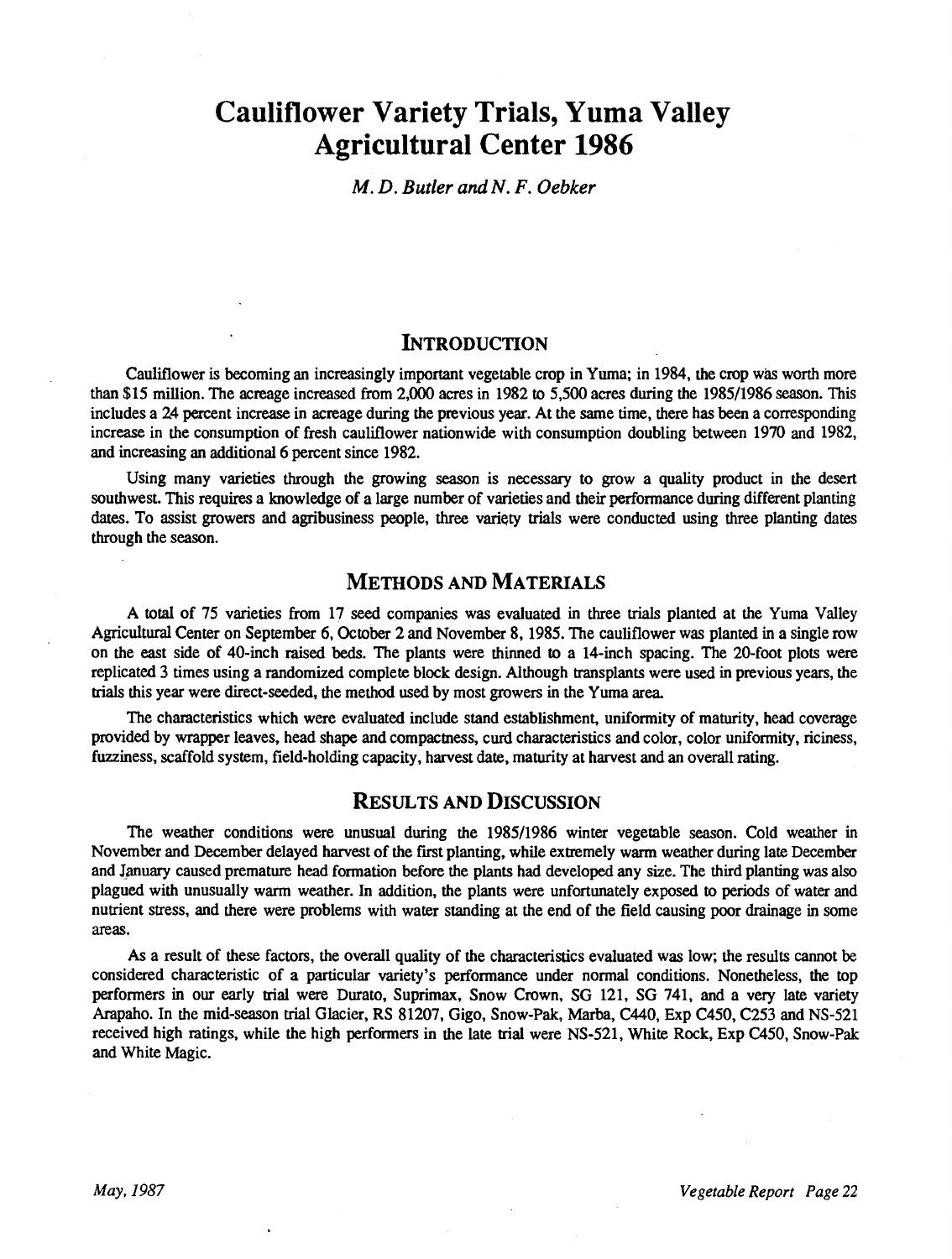|                                        |                     |                                           |                                           |                               |                                   |                                |                                   |                               |                               |                                         |                              |                              | ි                      |                        |                                     |  |
|----------------------------------------|---------------------|-------------------------------------------|-------------------------------------------|-------------------------------|-----------------------------------|--------------------------------|-----------------------------------|-------------------------------|-------------------------------|-----------------------------------------|------------------------------|------------------------------|------------------------|------------------------|-------------------------------------|--|
|                                        |                     |                                           |                                           |                               |                                   |                                | $\widehat{\mathbf{S}}$            | G)<br>  Head<br>  Compactness | Field-holding<br>Capacity (a) |                                         | G                            |                              |                        |                        |                                     |  |
|                                        |                     | G                                         | $\widehat{\mathbf{c}}$                    |                               |                                   |                                |                                   |                               |                               | $\hat{c}$                               |                              | Ĵ                            | Stand<br>Establishment |                        | $\ddot{=}$                          |  |
|                                        | Ĵ                   |                                           |                                           | ê                             | $\hat{c}$                         | Ĵ                              |                                   |                               |                               |                                         |                              |                              |                        |                        |                                     |  |
|                                        |                     |                                           |                                           |                               |                                   |                                |                                   |                               |                               |                                         |                              |                              |                        |                        |                                     |  |
| iety                                   | Overall<br>Eval. (a | Wrapper<br>Leaves (                       | Uniform<br>Maturity                       | Head<br>Shape                 | Curd                              | Color                          | Color<br> Uniformity              |                               |                               | Riciness                                | Fuzziness                    | Scaffold                     |                        | Harvest<br>Date        | Muturity<br>Harvest (               |  |
|                                        |                     |                                           |                                           |                               |                                   |                                |                                   |                               |                               |                                         |                              |                              |                        |                        |                                     |  |
| urato (R.S.)                           | $\mathbf 1$         | $\mathbf{2}$                              | 3                                         | P                             | L                                 | 1                              | $\mathbf{z}$                      | 1                             |                               |                                         |                              |                              |                        |                        |                                     |  |
| aloma (R.S.)                           | 3                   | $\mathbf{2}$                              | 3                                         | D                             | N                                 | 3                              | 3                                 | $\mathbf{2}$                  | 2<br>3                        | 1<br>$\mathbf 1$                        | 1<br>$\mathbf 1$             | 1<br>$\overline{\mathbf{2}}$ | 3.0<br>3.0             | 1/19<br>1/12           | OM<br>VON                           |  |
| eralto (R.S.)                          | 4                   | 4                                         | 4                                         | D                             | M                                 | 4                              | 4                                 | $\overline{\mathbf{2}}$       | 2                             | $\mathbf{1}$                            | $\mathbf 1$                  | $\mathbf{2}$                 | 4.7                    | 12/31                  | M                                   |  |
| $uprimax$ $(R.S.)$                     | 1                   | $\overline{\mathbf{2}}$                   | 3                                         | F                             | M                                 | $\mathbf 1$                    | 2                                 | $\mathbf{1}$                  | 2                             | 2                                       | 1                            | $\mathbf 1$                  | 4.0                    | 1/19                   | OМ                                  |  |
| 381207 (R.S.)                          | 3                   | $\overline{2}$                            | 3                                         | P                             | L                                 | 3                              | 4                                 | 3.9                           | 2                             | 2.5                                     | 2.5                          | 3.V                          | 2.3                    | 1/12                   | VOM                                 |  |
| igo(S.C.)                              | 4                   | $\overline{2}$                            | $\overline{\mathbf{2}}$                   | F                             | M                                 | 4                              | 3                                 | 4                             | 4                             | $\overline{\mathbf{c}}$                 | 4                            | 4                            | 1.7                    | 1/12                   | VO.                                 |  |
| lanca(S.C.)                            | 4                   | $\mathbf{2}$                              | $\overline{2}$                            | F                             | L                                 | 4                              | 3                                 | 4                             | 3                             | 3                                       | 4                            | 4                            | 1.0                    | 1/12                   | OM                                  |  |
| sdcha(S.C.)                            | 5                   | $\overline{2}$                            | $\overline{2}$                            | F                             | L                                 | 3                              | 3                                 | 4                             | 4                             | 4                                       | 5                            | 5                            | 3.7                    | 1/12                   | OM.                                 |  |
| lcap(S.C.)                             | 4                   | $\overline{2}$                            | 4                                         | D                             | L                                 | $\overline{\mathbf{2}}$        | $\mathbf 1$                       | $\overline{\mathbf{3}}$       | 2                             | $\mathbf 1$                             | 1                            | 3                            | 3.0                    | 12/31                  | И.                                  |  |
| andid Charm (Sakata)                   | $\overline{2}$      | $\overline{2}$                            | $\overline{\mathbf{2}}$                   | F                             | M                                 | $\overline{\mathbf{3}}$        | 3                                 | $\overline{2}$                | 2                             | $\mathbf{1}$                            | 4                            | 3                            | 2.7                    | 1/12                   | VOM                                 |  |
| lacier (Sakata)                        |                     | $\overline{\mathbf{3}}$                   | 3                                         | P                             | L                                 | $\mathbf{2}$                   | 3                                 | $\overline{\mathbf{2}}$       | $\overline{c}$                | $\mathbf{1}$                            | 3                            | 2                            | 2.3                    | 1/12                   | <b>VOM</b>                          |  |
| ijestic (Sakata)                       |                     | 5                                         | $\mathbf{3}$                              | D                             | L                                 | $\mathbf{3}$                   | 3                                 | 4                             | 4                             | 3                                       | 3                            | $\overline{2}$               | 2.3                    | 12/8                   | M                                   |  |
| nowball Y Imp. (Quali-Sel)             | 4                   | $\mathbf{1}$                              | 2                                         | F                             | L                                 | $\mathbf{2}$                   | 3                                 | 4                             | 3                             | 3                                       | $\mathbf{1}$                 | 4                            | 3.7                    | 1/24                   | M                                   |  |
| irlione (Triagro)                      | 4                   | $\overline{\mathbf{3}}$                   | 3                                         | D                             | L                                 | 3                              | 3                                 | 4                             | 3                             | $\mathbf{1}$                            | $\mathbf{1}$                 | 4                            | 2.3                    | 12/27                  | M                                   |  |
| ilda (Triagro)                         | 3                   | $\overline{2}$                            | 3                                         | D                             | M                                 | $\mathbf{2}$                   | $\overline{\mathbf{2}}$           | 3.V                           | $\overline{2}$                | $\mathbf{1}$                            | $\mathbf 1$                  | 3                            | 1.0                    | 12/27                  | M                                   |  |
| tow Crown (Takii)                      | 1                   | 4                                         | 3                                         | D                             | N                                 | $\overline{2}$                 | $\overline{\mathbf{2}}$           | 1                             | 1                             | $\mathbf 1$                             | $\overline{2}$               | $\mathbf{1}$                 | 1.0                    | 12/27                  | M                                   |  |
| 10W Prince (Takii)<br>r 90010 (Castle) | 2                   | $\mathbf{1}$                              | $\mathbf{1}$                              | D                             | s                                 | $\overline{\mathbf{2}}$        | 2                                 | 2                             | $\overline{\mathbf{z}}$       | $\overline{2}$                          | $\mathbf{1}$                 | 2                            | 2.0                    | 1/24                   | M                                   |  |
| , 90024 (Castle)                       | 4<br>4              | $\overline{2}$<br>$\overline{\mathbf{2}}$ | $\overline{2}$                            | P                             |                                   | 3                              | 4                                 | $\overline{\mathbf{2}}$       | 3                             | 3                                       | 3                            | 2                            | 2.3                    | 1/12                   | OM                                  |  |
| 7X 5001 (Sunseed)                      | 3                   | $\overline{2}$                            | $\overline{2}$                            | D                             | L                                 | 3                              | 3                                 | 3                             | 4                             | 4                                       | 4                            | 3                            | 2.7                    | 1/19                   | VOM                                 |  |
| <b>7X 5003 (Sunseed)</b>               | $\mathbf{2}$        | $\mathbf{r}$                              | $\overline{\mathbf{c}}$<br>4              | F                             | N                                 | $\mathbf 1$                    | $\mathbf{2}$                      | 3                             | 4                             | 4                                       | $\mathbf{1}$                 | 3                            | 2.3                    | 1/17                   | OM                                  |  |
| <b>7X 5007 (Sunseed)</b>               | 3                   | $\overline{2}$                            | $\mathbf{2}$                              | P<br>F                        | L                                 | $\overline{\mathbf{2}}$        | 2                                 | 1                             | $\overline{2}$                | $\mathbf{1}$                            | $\mathbf 1$                  | 1                            | 4.0                    | 1/19                   | OМ                                  |  |
| $: 121 (S.G.)*$                        | 1                   | 2                                         | $\overline{\mathbf{2}}$                   | D                             | N<br>L                            | $\mathbf{2}$<br>$\overline{2}$ | 3                                 | 2                             | $\overline{2}$                | $\mathbf{1}$                            | $\mathbf{1}$                 | 3                            | 2.7                    | $\sim$ 100 $\mu$       | OM                                  |  |
| $: 119$ (S.G.)                         | 3                   | $\overline{2}$                            | $\overline{2}$                            | D                             | L                                 | 2                              | 2<br>3                            | 1                             | $\mathbf{1}$                  | $\mathbf{1}$                            |                              | 1                            | 2.0                    | 12/31                  | М                                   |  |
| $: 741$ (S.G.)                         | $\mathbf 1$         | $\mathbf 1$                               | 3                                         | D                             | N                                 | 2                              | 2                                 | 3<br>$\mathbf{I}$             | $\mathbf{1}$                  | $\mathbf{1}$<br>$\overline{\mathbf{2}}$ | $\mathbf{1}$                 | 3                            | 1.5                    | 12/27                  | M                                   |  |
| rillon(S.G.)                           | 3                   | $\overline{2}$                            | 2                                         | v                             | N                                 | $\mathbf{2}$                   | 2                                 | 3.V                           | 1<br>$\overline{2}$           | 2                                       | 1<br>$\overline{\mathbf{2}}$ | $\mathbf{1}$                 | 3.7                    | 1/17                   | M                                   |  |
| iket $(S.G.)*$                         | 5                   | N.D.                                      | $\qquad \qquad \blacksquare$              | -                             | -                                 | -                              | $\qquad \qquad \blacksquare$      | -                             |                               | $\overline{a}$                          | $\blacksquare$               | 3, v                         | 2.3                    | 1/19                   | N                                   |  |
| rowball 123 (Moran)                    | 2                   | $\mathbf{z}$                              | 3                                         | F                             | N                                 | 2                              | $\overline{\mathbf{2}}$           | $\mathbf{1}$                  | 3                             | $\mathbf{2}$                            | $\mathbf{1}$                 | ۰<br>$\mathbf{2}$            | 4.0<br>3.7             | $\blacksquare$<br>1/17 | $\qquad \qquad \blacksquare$<br>VOM |  |
| .40 (Moran)                            | 3                   | 3                                         | $\mathbf{2}$                              | D                             | N                                 | 2                              | 3                                 | $\overline{2}$                | 1                             | 1                                       | 1                            | 3.7                          | 2.7                    | 12/31                  | M                                   |  |
| narch (Moran)                          | 2                   | $\overline{\mathbf{2}}$                   | $\overline{2}$                            | F                             | N                                 | 2                              | $\boldsymbol{z}$                  | $\overline{\mathbf{2}}$       | 3                             | 2                                       | $\mathbf{1}$                 | $\mathbf{2}$                 | 2.5                    | 1/12                   | OМ                                  |  |
| 50 (Moran)                             | 3                   | $\mathbf 1$                               | 3                                         | F                             | N                                 | 2                              | $\boldsymbol{z}$                  | $\mathbf{3}$                  | 2                             | 1                                       | $\mathbf 1$                  | 3                            | 3.3                    | 1/17                   | 'M                                  |  |
| 53 (Moran)                             | 3                   | $\mathbf{z}$                              | 3                                         | F                             | M                                 | 2                              | 3                                 | 3                             | 3                             | $\overline{2}$                          | $\mathbf 1$                  | 3                            | 3.0                    | 1/17                   | OM                                  |  |
| owball D (Neuman)                      | 3                   | $\overline{2}$                            | 3                                         | v                             | L                                 | 3                              | 3                                 | 3.7                           | 2                             | 2                                       | $\mathbf 1$                  | 3                            | 3.3                    | $\blacksquare$         | 0M                                  |  |
| owball Z (Neuman)                      | 5                   | $\qquad \qquad \blacksquare$              | $\qquad \qquad \blacksquare$              | $\overline{\phantom{0}}$      | $\qquad \qquad \blacksquare$      | $\qquad \qquad \blacksquare$   |                                   | -                             | $\qquad \qquad \blacksquare$  | $\qquad \qquad \blacksquare$            | $\overline{\phantom{0}}$     | $\qquad \qquad \blacksquare$ | 3.0                    | $\blacksquare$         | $\blacksquare$                      |  |
| -521 (Neuman)                          | 3                   | 3                                         | 3                                         | D                             | L                                 | 3                              | $\overline{\mathbf{3}}$           | $\overline{\mathbf{z}}$       | $\overline{\mathbf{c}}$       | $\mathbf{1}$                            | 3.5                          | $\overline{\mathbf{c}}$      | 2.0                    | 1/12                   | VOM                                 |  |
| ause (Siria)                           | $\overline{2}$      | 3                                         | $\mathbf{2}$                              | D                             | M                                 | 2                              | $\mathbf{z}$                      | $\mathbf{z}$                  | 3                             | $\mathbf 1$                             | 2                            | 2                            | 2.3                    | 1/12                   | VOM                                 |  |
| des (R.S.)*                            | 4                   | 4                                         | 3                                         | P                             | L                                 | 5                              | 4                                 | 3                             | 3                             | $\overline{2}$                          | 5                            | 2                            | 3.0                    | 1/12                   | VOM                                 |  |
| owcap $(R.S.)*$                        | N.D.                | $\blacksquare$                            | $\qquad \qquad \blacksquare$              | -                             | $\blacksquare$                    | $\blacksquare$                 | $\overline{\phantom{0}}$          | $\qquad \qquad \blacksquare$  | $\overline{\phantom{0}}$      | -                                       | $\bullet$                    | $\overline{\phantom{0}}$     | 5.0                    | Ξ.                     | ۰.                                  |  |
| rnon $(R.S.)*$                         | 3                   | ı                                         | 3                                         | D                             | M                                 | 2                              | 3                                 | $\mathbf{2}$                  | 4                             | 3                                       | 2                            | 3                            | 3.0                    | 1/17                   | OM                                  |  |
| asta $(R.S.)*$                         | 3                   | $\mathbf{z}$                              | 3                                         | F                             | N                                 | 3                              | 3                                 | 3                             | $\overline{\mathbf{2}}$       | $\overline{2}$                          | 2                            | 3                            | 3.0                    | 1/12                   | VOM                                 |  |
| 84378 $(R.S.)*$<br>tba (S.C.)*         | N.D.                | $\overline{\phantom{0}}$                  | $\blacksquare$                            | -                             | $\bullet$                         |                                | ۰                                 |                               | $\overline{\phantom{0}}$      | $\overline{\phantom{0}}$                | $\qquad \qquad \blacksquare$ | -                            | 5.0                    | $\blacksquare$         | ۰                                   |  |
| pop (S.C.)*                            | 3<br>$\overline{2}$ | $\overline{\mathbf{2}}$                   | 3                                         | P                             | L                                 | $\overline{\mathbf{z}}$        | 3                                 | 3                             | 3                             | $\mathbf{1}$                            | 2                            | 3                            | 4.0                    | 1/17                   | M                                   |  |
| reef $(S.C.)*$                         | $\mathbf{2}$        | 2<br>2                                    | 2                                         | D                             | L                                 | 2                              | 3                                 | 1                             | 1                             | $\mathbf{1}$                            | 1                            | 1                            | 4.0                    | 1/24                   | M                                   |  |
| 444 $(S.C.)*$                          | N.D.                | -                                         | $\overline{\mathbf{2}}$<br>$\blacksquare$ | D<br>$\overline{\phantom{0}}$ | L<br>$\blacksquare$               | 2                              | $\mathbf{2}$                      | ı                             | $\mathbf{2}$                  | 1                                       | $\mathbf{1}$                 | 2                            | 3.0                    | 1/24                   | M                                   |  |
| rly Glacier (Sakata)*                  | N.D.                |                                           | ۰                                         |                               |                                   | 4                              | $\overline{\phantom{0}}$          | -                             | $\blacksquare$                | $\qquad \qquad \blacksquare$            | $\blacksquare$               | $\overline{\phantom{0}}$     | $\blacksquare$         | Ξ.                     |                                     |  |
| L-C30 (Ag. Serv.)*                     | 3                   | 3                                         |                                           | D                             | $\bullet$                         |                                |                                   |                               |                               |                                         |                              |                              | 3.0                    |                        |                                     |  |
| L-C40 (Ag. Serv.)*                     | 5                   | N.D.                                      |                                           |                               | M                                 | з                              | 3<br>$\qquad \qquad \blacksquare$ | 3, V                          | 3                             | 2                                       | 3                            | 3, V                         | 3.0                    | 1/19                   | VOM                                 |  |
| apaho(Moran)*                          | 1                   | $\mathbf{1}$                              | 3                                         | D                             | $\qquad \qquad \blacksquare$<br>M | $\mathbf{1}$                   |                                   |                               | ٠                             | $\blacksquare$                          |                              | ۰                            | 2.0                    | $\blacksquare$         | $\blacksquare$                      |  |
| ite Corona (N/K)*                      | 5                   | 5                                         | 4                                         | F                             | L                                 | 4                              | ı<br>3                            | $\mathbf{1}$<br>5             | $\mathbf{1}$<br>5             | $\mathbf{1}$<br>5                       | $\mathbf{2}$<br>4            | 1                            | 5.0                    | 2/3                    | M                                   |  |
| ite Contessa $(N/K)*$                  | 5                   | 4                                         | 4                                         | F                             | L                                 | 5                              | 4                                 | 5                             | 5                             | 4                                       | 5                            | 5<br>5                       | 3.0                    | 12/8                   | OM                                  |  |
| ite Dove $(N/K)$ *                     | 2                   | $\mathbf{1}$                              | 2                                         | D                             | r                                 | 2                              | 1                                 | $\overline{\mathbf{2}}$       | $\mathbf{2}$                  | $\mathbf{2}$                            | $\mathbf{2}$                 | $\mathbf{1}$                 | 4.0                    | 12/8                   | M                                   |  |
| owflower (Asgrow)                      | 3                   | 4                                         | з                                         | D                             | M                                 | 4                              | 3                                 | 2                             | 2                             | $\mathbf{1}$                            | $\mathbf 1$                  | 2                            | 3.0<br>3.0             | 2/3<br>12/31           | м<br>м                              |  |
| p 84-8 (Sakata)                        | 2                   | 3                                         | 3                                         | D                             | M                                 | 2                              | 2                                 | 1                             | $\overline{2}$                | $\mathbf{1}$                            | 3                            | 1                            | 2.5                    | 12/31                  | M                                   |  |
| bal $(S.C.)$                           | 3                   | 3                                         | 2                                         | F                             | M                                 | 3                              | 3                                 | 3                             | 3                             | $\mathbf{2}$                            | 1                            | 3                            | 2.7                    | 1/12                   | 0M                                  |  |
|                                        |                     |                                           |                                           |                               |                                   |                                |                                   |                               |                               |                                         |                              |                              |                        |                        |                                     |  |

# Table 1. Variety evaluations for the field test planted September 6, 1985.

t replicated

= most desirable, 5 = undesirable, V = variable, N.D. = no data collected<br>= dome, F = flat dome, P = peaked, V = variable<br>= lumpy, M = moderate, S = smooth<br>= mature, U = under, O = over, V = very

 $\sim$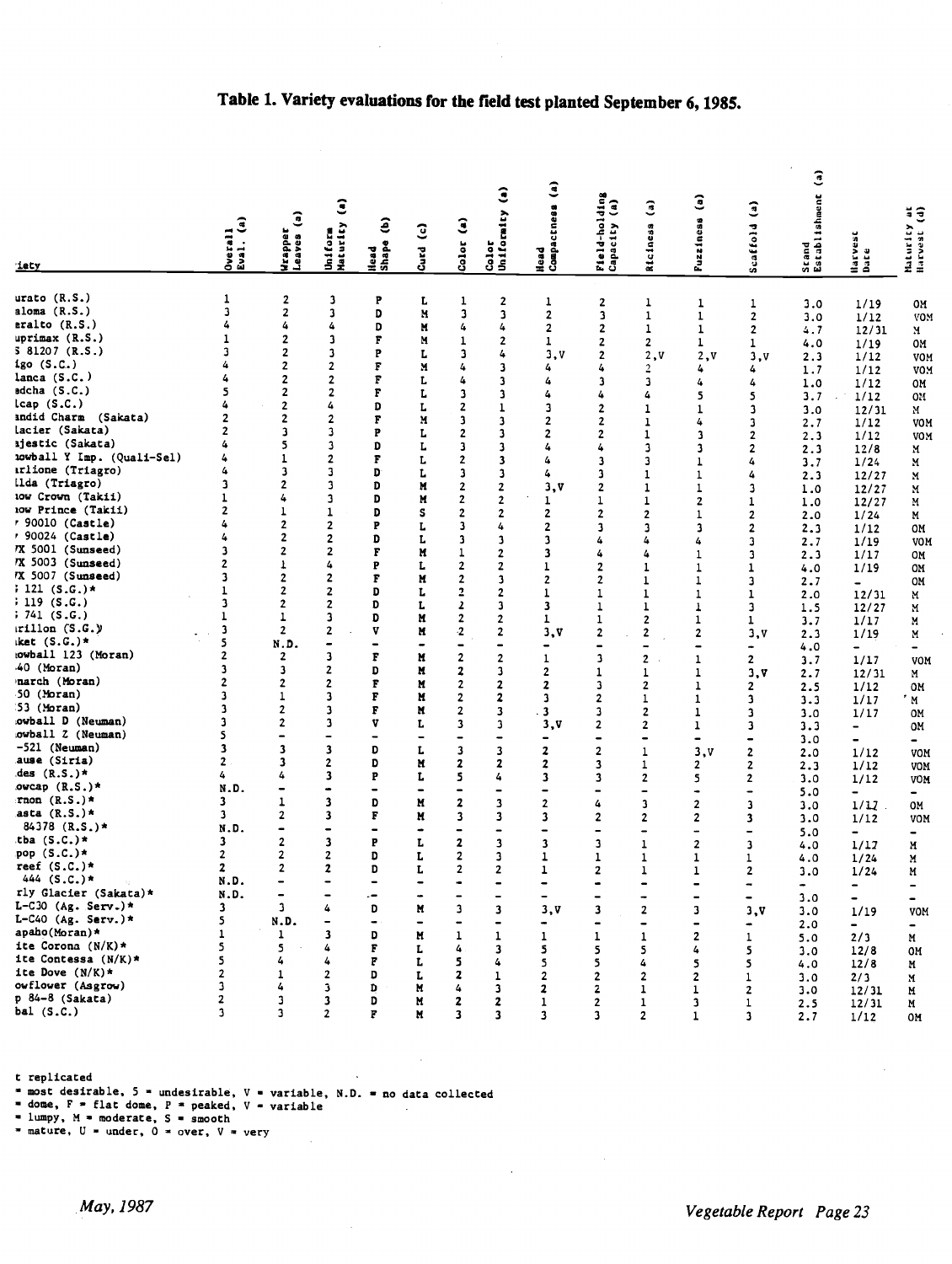|                                       | $\mathbf{a}$<br>Overall<br>Eval. $(i$ | $\mathbf{G}$                   | $\widehat{a}$<br>Maturity                | ê                            | $\widehat{c}$            | G)                                        | Ĵ<br>Color<br>Uniformity | $\hat{e}$<br>Head<br>Compactness | Field-holding<br>$\hat{a}$<br>Capacity | $\hat{a}$<br>Riciness   | Ĵ<br>Fuzziness    | Ĵ<br>Scaffold            | €<br>Stand<br>Establishment |                              |
|---------------------------------------|---------------------------------------|--------------------------------|------------------------------------------|------------------------------|--------------------------|-------------------------------------------|--------------------------|----------------------------------|----------------------------------------|-------------------------|-------------------|--------------------------|-----------------------------|------------------------------|
| riety                                 |                                       | Wrapper<br>Leaves              | Uniform                                  | Head<br>Shape                | Curd                     | Color                                     |                          |                                  |                                        |                         |                   |                          |                             | larvest<br><b>Date</b>       |
| Snowflower (Asgrow)                   | 4                                     | 4                              | 2                                        | F                            | M                        | 3                                         | 3                        | 3                                | 4                                      | 4                       | 1                 | 3                        | 1.5                         | 1/26                         |
| Olympus (Asgrow)                      | 4                                     | 3                              | 3                                        | F                            | N                        | 3                                         | 3                        | 4                                | 4                                      | 5                       | ı                 | 4                        | 1.3                         | 1/28                         |
| Snowstar (Asgrow)                     | N.D.                                  |                                |                                          | $\qquad \qquad \blacksquare$ | $\overline{\phantom{0}}$ | ۰                                         | $\bullet$                | -                                |                                        | 3                       | $\blacksquare$    | $\bullet$                | 2.0                         | Very Late                    |
| Matra (R.S.)                          | 3                                     | 3                              | 3                                        | F                            | M                        | 3                                         | 3                        | з                                | 3<br>4                                 | 3                       | ı                 | 3                        | 1.9                         | 1/29                         |
| Durato (R.S.)                         | 3                                     | 4                              | 2                                        | F                            | M                        | 3                                         | $\mathbf{z}$<br>3        | 3<br>4                           |                                        | $\overline{2}$          | 1<br>1            | 3                        | 1.3<br>1.5                  | 1/28<br>1/26                 |
| Paloma (R.S.)                         | 4                                     | 5                              | 3                                        | F                            | M                        | 4<br>3                                    | $\overline{\mathbf{2}}$  | 4                                |                                        | 4                       | ı                 | 4                        | 1.5                         | 1/26                         |
| Suprimax (R.S.)                       | 5                                     | 5                              | 3                                        | F                            | И<br>M                   | $\mathbf{z}$                              | $\mathbf{z}$             | 2                                |                                        | 1                       | 1                 |                          | 1.3                         | 1/28                         |
| RS 81207 (R.S.)                       | 2<br>5                                | $\mathbf{2}$<br>4              | 3<br>3                                   | D<br>D                       |                          | 4                                         | $\mathbf{2}$             | 3                                | 4                                      | $\overline{2}$          | 4                 | 3                        | 2.9                         | 1/26                         |
| RS 84378 (R.S.)                       | 2                                     | 1                              | 2                                        | D                            | M                        | $\mathbf{z}$                              | $\mathbf{z}$             | 3                                | 1                                      | 2                       | 1                 | 3                        | 1.5                         | 1/28                         |
| Gigo (S.C.)                           | 5                                     | 4                              | 2                                        | D                            | L                        | 4.P                                       | 3                        | 4                                | 4                                      | 3                       | 4                 | 5                        | 1.7                         | 1/29                         |
| Flanca $(S.C.)$                       | 3                                     | 3                              | 4                                        | D                            | L<br>M                   | 3                                         | 3                        | 3                                | 2                                      | 2                       | 1                 | 3                        | 1.3                         | 1/26                         |
| Elby $(S.C.)$                         | 4                                     | 3                              | 4                                        | F                            | M                        | 3                                         | 3                        | 4                                | 3                                      | 1                       | 1                 | 4                        | 1.9                         | 1/26                         |
| Elcap $(S.C.)$<br>Nedcha (S.C.)       | 4                                     | 2                              | 2                                        | P                            | L                        | 3                                         | 3                        | 4                                | 4                                      | 3                       | $\mathbf{2}$      | 4                        | 1.5                         | 1/29                         |
| Serva(S.C.)                           | 3                                     | 3                              | 3                                        | F                            | M                        | 3                                         | 3                        | 3                                | 3                                      | 2                       | 1                 | 3                        | 1.5                         | 1/26                         |
| Sabal $(S.C.)$                        | 4                                     | 3                              | 3                                        | D                            | M                        | 4                                         | 3                        | 3                                | 3                                      | $\overline{2}$          | $\overline{2}$    | 3                        | 3.7                         | 1/28                         |
| Snow-Pak (Peto)                       | 2                                     | 3                              | 2                                        | D                            | s                        | $\overline{2}$                            | 2                        | 2                                | 2                                      | $\mathbf{z}$            | $\overline{2}$    | 2                        | 2.3                         | 2/3                          |
| Glacier (Sakata)                      | 1                                     | 3                              | 3                                        | D                            | N                        | 1                                         | 1                        | ı                                | 2                                      | ı                       | ı                 | 2                        | 2.5                         | 1/26                         |
| Majestic (Sakata)                     | 5                                     | 5                              | 2                                        | F                            | N                        | 4                                         | $\overline{2}$           | 5                                | 5                                      | 4                       | 4                 | 5                        | 1.3                         | 1/26                         |
| Exp $84-8$ (Sakata)                   |                                       | 5                              | 2                                        | D                            | s                        | 5, P                                      | 2                        | 2                                |                                        | 3                       | $\mathbf{I}$      | ı                        | 1.3                         | 1/26                         |
| Snowball Y Imp. (Quali-sel)           | 5                                     | 2                              | 2                                        | F                            | M                        | 3                                         | 3                        | 5                                | 5                                      | 5                       | 1                 | 5                        | 1.9                         | 1/26                         |
| Earlione (Triagro)                    | 3                                     | 3                              | 4                                        | F                            | ı.                       | 3                                         | 3                        | 3                                | 3                                      | 2                       | 1                 | 3                        | 1.3                         | 1/28                         |
| Kilda (Triagro)                       | 3                                     | 3                              | 4                                        | F                            | L                        | 3                                         | 2                        | 3                                | $\overline{2}$                         | $\overline{2}$          | 1                 | 3                        | 1.7                         | 1/28                         |
| Marba (Triagro)                       | 2                                     | 3                              | 4                                        | F                            | L                        | 3                                         | 3                        | 3                                | 2                                      | 1                       | 1                 | 3                        | 1.9                         | 1/28                         |
| Wilco (Triagro)                       | 3                                     | 2                              | 5                                        | D                            | L                        | 3                                         | 4                        | 3                                | 3                                      | 3                       | 1                 | 3                        | 2.9                         | 1/28                         |
| Snow Dome (Takii)                     | 3                                     | 4                              | 2                                        | D                            | M                        | 3                                         | 3                        | $\mathbf{z}$                     | 3                                      | $\overline{2}$          | 1                 | 2                        | 1.7                         | 1/28                         |
| Snow Prince (Takii)                   | 4                                     | 3                              | 3                                        | F                            | L                        | 3                                         | 2                        | 4                                | 4                                      | $\overline{\mathbf{3}}$ | ٠ì.               | 5                        | 2.9                         | 2/10                         |
| 5001 (Sunseed)                        | 5                                     | 4                              | 2                                        | F                            | N                        | 4                                         | 3                        | 4                                | 5                                      | 5                       | $\mathbf{1}$      | 4                        | 1.3                         | 1/29                         |
| 5003 (Sunseed)                        | 4                                     | 2                              | 2                                        | F                            | M                        | 3                                         | 2                        | 4                                | 3                                      | 3                       | 1                 | 4                        | 2.1                         | 1/29                         |
| 5007 (Sunseed)                        | 3                                     | 4                              | 2                                        | D                            | M                        | 3                                         | 2                        | $\mathbf{z}$                     | 2                                      | $\overline{\mathbf{2}}$ | $\mathbf{1}$ .    | 3                        | 2.9                         | 1/28                         |
| Igloo (Sunseed)                       | 4                                     | 3                              | 2                                        | F                            | M                        | 3                                         | 3                        | 4                                | 4                                      | 4                       | 1                 | 4                        | 1.7                         | 1/29                         |
| SG.111( (S.G) )                       | 5                                     | 3                              | 3                                        | D                            | M                        | 5.P                                       | 3                        | 2                                | 5                                      | 2                       | 1                 | $\mathbf{z}$             | 1.5                         | 1/28                         |
| Cartilon(S.G.)                        | 4                                     | 4                              | 2                                        | F                            | M                        | 4                                         | 3                        | 4                                |                                        | 4                       | 1                 |                          | 1.1                         | 1/28                         |
| White Fox $(S.G.)$                    | 4                                     | 4                              | 3                                        | F                            | M                        | 4                                         | 3                        | 3                                | 3                                      | $\overline{2}$          | 1                 | 3                        | 2.1                         | 1/28                         |
| White Rock (S.G.)                     | 3                                     | 3                              | 3                                        | F                            | M                        | 3, P                                      | 2                        | 3                                | 3                                      | $\mathbf{z}$            | 1                 | 4                        | 1.7                         | 2/3                          |
| Raket (S.G.)                          | 5                                     | 3                              | 3                                        | F                            | M                        | 4                                         | 3                        | 5                                |                                        | 1                       | 1                 | 5                        | 2.0                         | 1/28                         |
| SG 741 (S.G.)                         | 5                                     | 4                              | 3                                        | F                            | N                        | 5, P                                      | 3                        | 2                                | 5                                      | 5                       | 1                 | $\mathbf{2}$             | 1.5                         | 1/26                         |
| $C440$ (Moran)                        | 2                                     | 4                              | 3                                        | F                            | N                        | $\mathbf{z}$                              | 2                        | 2                                | 3                                      | 2                       | 1                 | 2                        | 1.9                         | 1/26                         |
| Monarch (Moran)                       | 5                                     | 4                              | 4                                        | F                            | M                        | 3                                         | 3                        | 4                                | 5                                      | 5                       | 1                 | 4                        | 1.5                         | 1/28                         |
| Exp C450 (Moran)                      | 2                                     | 3                              | 4                                        | F                            | M                        | $2^{\circ}$                               | 2                        | 2                                | 3                                      | $\mathbf{z}$            | 1                 | 2                        | 1.3                         | 1/29                         |
| $C253$ (Moran)                        | 2                                     | 3                              | 2                                        | F                            | M                        | 3                                         | 2                        | 2                                | 3                                      | $\overline{2}$          | 1                 | 2                        | 1.7                         | 1/28                         |
| Snowball 123 (Moran)                  | 4                                     | 4                              | $\mathbf{2}$                             | $\mathbf{F}$ .               | M                        | 5, P                                      | 3                        | 3                                | 5                                      | 5                       | 1                 | 3<br>2                   | 1.5<br>1.5                  | 1/26<br>1/28                 |
| NS-521 (Neuman)                       | 2                                     | 3                              | 3                                        | D                            | N                        | 3                                         | 3                        | $\overline{\mathbf{z}}$          | 3                                      | 1<br>$\overline{2}$     | 1                 | 5                        |                             |                              |
| Snowball D (Neuman)                   | 5                                     | 3                              | 3                                        | F                            | M                        | 3                                         | 3                        | 5                                | 4                                      |                         | 1                 |                          | 1.5<br>1.7                  | 1/29<br>1/26                 |
| Snowball Z (Netman)                   | 3                                     | 2                              | 3                                        | D                            | N                        | 3, P                                      | 3                        | 1                                | 4                                      | 3<br>$\overline{2}$     | 2<br>$\mathbf{I}$ | 1<br>3                   | $1.5 -$                     | 1/28                         |
| Clause (Siria)                        | 4<br>3                                | 3                              | 3                                        | F                            | M                        | 3.P                                       | $\mathbf{z}$<br>3        | 3<br>$\mathbf{2}$                | $\mathbf{z}$<br>$\mathbf{z}$           | $\mathbf{I}$            | $\mathbf{1}$      | 2                        | 1.3                         | 1/29                         |
| hy 90010 (Castle)                     | 3                                     | 3                              | 3<br>4                                   | P<br>D                       | L                        | 3, P<br>3.                                | 3                        | 3                                | 3                                      | $\overline{\mathbf{3}}$ | 3                 | 3                        | 1.9                         | 1/28                         |
| hy 90024 (Castle)                     | 3                                     | $\mathbf{2}$<br>$\overline{2}$ |                                          |                              | L                        | $\mathbf{2}$                              |                          | 3                                | 3                                      | $\overline{\mathbf{3}}$ | $\mathbf{1}$      | $\overline{2}$           | 2.0                         | 2/10                         |
| Vernon $(R.S.)*$                      |                                       | 4                              | 3<br>3                                   | D                            | M                        |                                           | 2                        | $\mathbf{2}$                     | $\mathbf{2}$                           | 3                       | $\mathbf{1}$      | $\mathbf{z}$             | 1.5                         | 1/26                         |
| Shasta $(R.S.)*$                      | 4                                     |                                |                                          | $\mathbf{F}$                 | N.                       | 5, P                                      | 3                        | $\qquad \qquad \blacksquare$     | $\qquad \qquad \blacksquare$           | $\bullet$               |                   | $\overline{\phantom{0}}$ | 4.5                         | $\qquad \qquad \blacksquare$ |
| Latha $(S.C.)*$                       | N.D.                                  | $\overline{2}$                 | $\rightarrow$<br>$\overline{\mathbf{3}}$ |                              |                          | $\blacksquare$<br>$\overline{\mathbf{3}}$ | ۰.<br>$\overline{2}$     | $\overline{2}$                   | 3                                      | $\mathbf{1}$            | $\mathbf{I}$      | $\mathbf{z}$             | 1.5                         | 2/3                          |
| $Hipop(S.C.)*$                        | 4<br>3                                | $\mathbf{z}$                   | 3                                        | F, I<br>Ŧ                    | L                        | $\overline{\mathbf{3}}$                   | $\mathbf{z}$             | 3                                | 3                                      | $\mathbf{I}$            | 1                 | 3                        | 2.0                         | 2/3                          |
| Nareef $(S.C.)$ *<br>$HS.444 (S.C.)*$ |                                       |                                |                                          |                              | L                        |                                           |                          | $\qquad \qquad \blacksquare$     |                                        |                         |                   |                          | 5.0                         | $\blacksquare$               |
| 5GL-C30 (Agric. Serv.)*               | N.D.<br>3.                            | 4                              | 3                                        | D                            | N                        | 3, P                                      | 3                        | 2                                | 4                                      | 3                       | 1                 | 2                        | 1.5                         | 1/26                         |
| 5GL-C40 (Agric. Serv.)*               | 5.                                    | 3                              | 3                                        | F                            | L                        | 4                                         | $\mathbf{z}$             | 5                                | 4                                      | 3                       | $\mathbf{2}$      | 5                        | 1.5                         | 1/29                         |
|                                       |                                       |                                |                                          |                              |                          |                                           |                          |                                  |                                        |                         |                   |                          |                             |                              |

## Table 2. Variety evaluations for the field test planted October 2, 1985.

 $\overline{\underline{\xi}}$ 

not replicated <sup>1</sup> 1 = most desirable, 5 = undesirable, P = pink, N.D. = no data collected

 $\sim$ 

 $\bar{\mathcal{A}}$ 

 $\bar{\mathcal{A}}$ 

<sup>i</sup> D = dome, F = flat dome, P = peaked, I = irregular shape

L = lump, M = moderate, S = smooth